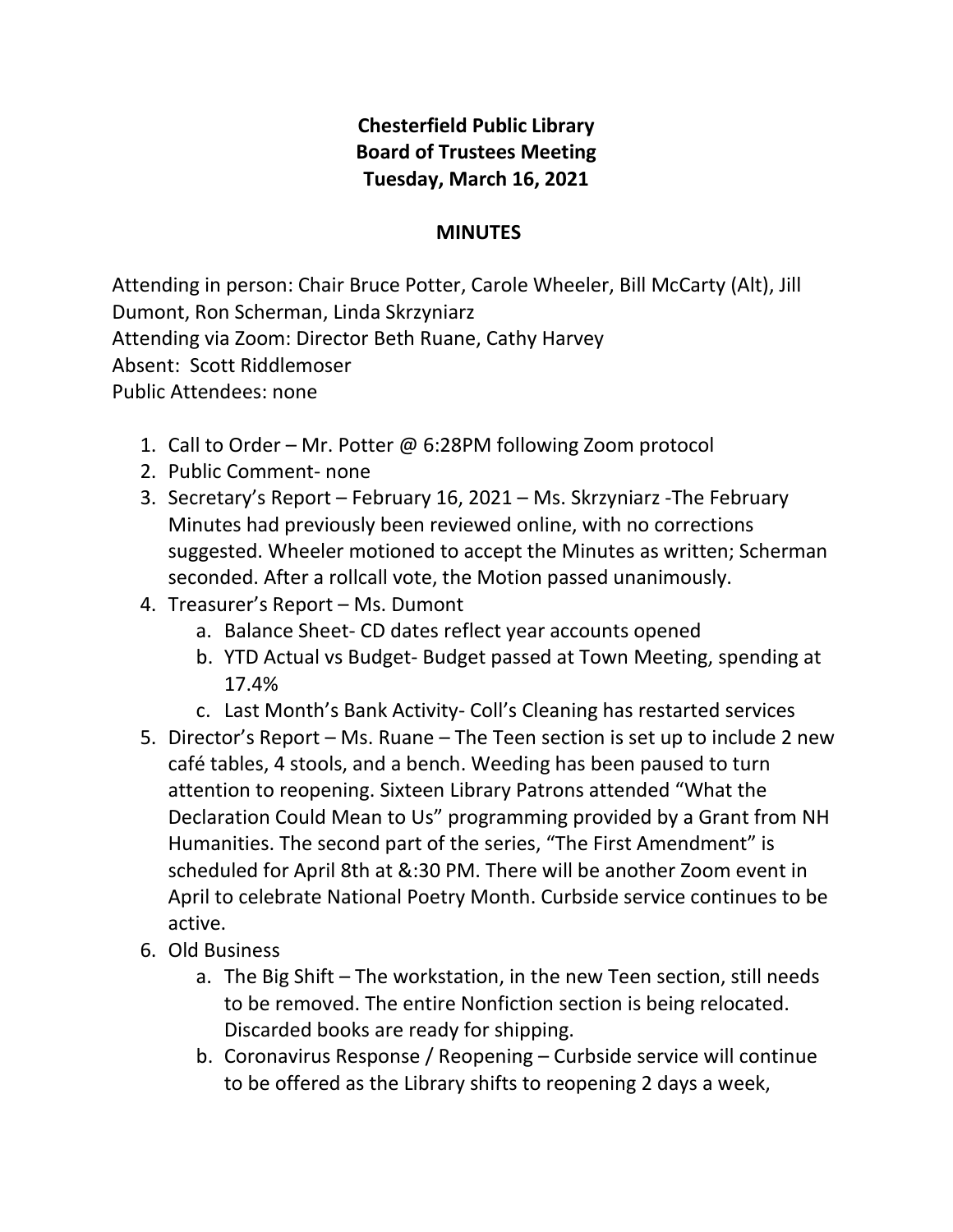following Covid-19 safety guidelines, and with capacity limits, the week of April 12<sup>th</sup>. Three computers will be made available to Patrons. After school services will not be available. More details about the reopening can be found on the Library's website.

- c. HVAC Potter is meeting with Pinney P&H on 3/18 to address Library air quality issues and solutions.
- 7. New Business
	- a. Trustees Harvey & Skrzyniarz were re-elected for 3-year terms.
	- b. Election of Officers of the Board of Trustees A motion was made by Wheeler, seconded by Scherman, to re-elect the members of the Board of Trustees Executive Committee. This Motion passed unanimously. Potter will continue as Chair; Harvey will continue as Vice-Chair; Dumont and Skrzyniarz will remain as Treasurer and Secretary, respectively.
	- c. 2020 Social Media Review Antje provided a Library Social Media and Website Report, as of January 2021. Statistics showed our user base is growing on Facebook. The Library Newsletter is now sent out monthly, with 568 subscribers. The Library website was used by 2105 unique visitors last year. Funding may need to be increased for Social Media next year.
	- d. The Johnson Family Fund is meeting March19th via Zoom. Dumont will confirm use of the 2020 distribution. Five percent of the earnings distribution this year was \$863. A Motion was made by Potter, seconded by Wheeler, to give one half of the funds to the Chesterfield Public Library Foundation. The Motion passed by unanimous vote. The rest of the distribution will be used for Staff areas and quarantining materials.
	- e. The Library's back door replacement by the Town is on hold. The Town is waiting for a crash bar before installing. Roof work will also be done.
	- f. NHLTA has posted a 3-part webinar, available to all Trustees, on the NHLTA.org website. Spring Orientation workshops, for new Trustees, will be held virtually on April 24<sup>th</sup>, and June 7<sup>th</sup>.
	- g. Melissa Baptiste has given Notice and is leaving at the end of March for a fulltime job at Antioch. If her position needs to be filled in the future, funds are available in Line 325.